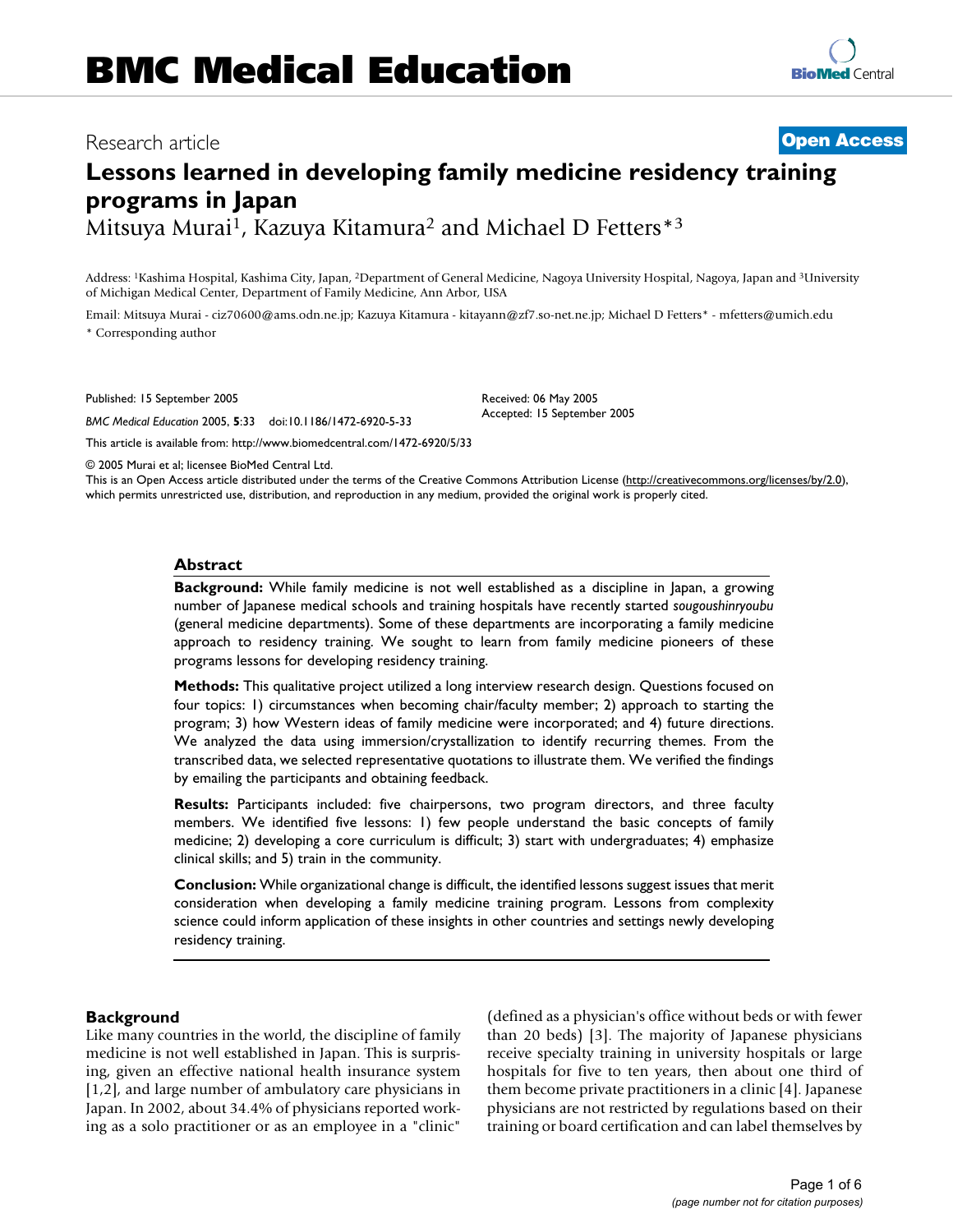the kind of practice they wish to have [5]. By default, these sub-specialty-trained doctors become Japan's self-taught primary care doctors, but they are neither systematically trained for this field nor do they have much opportunity to gain knowledge and skills necessary for primary care through continuing medical education.

Previous authors have synthesized information on the need for family medicine in Japan and provided status reports on the development of family medicine [4-7]. While the family medicine movement in Japan began in the 1970's, the first department of general medicine was not established until 1981 at Kawasaki Medical School. The most important academic organization supporting family physicians is the Japanese Academy of Family Medicine (JAFM). Established in 1986, it has taken a leadership role in establishing family medicine in Japan. Like most medical societies in Japan, the JAFM has membership based on interest, not criteria such as board certification or completion of specific residency training. As family medicine is still a young discipline in Japan, most members have trained in non-family medicine programs. The physician members include a diverse group: those trained in a family medicine training program in Japan or abroad (mostly the US), those trained in another specialty or multiple specialties and became a general practitioner after entering practice, and those who trained in a general internal medicine program in Japan or abroad.

A barrier to family medicine's development continues to be inconsistent support from the Japanese government. At times enthusiastic, at times apathetic about family medicine's establishment, the government has faced stiff opposition from the Japan Medical Association and previously has backed down from its own initiatives to support family medicine. Interestingly, the Japanese Ministry of Health, Labour, and Welfare (MHLW) recently approved creation of *sougoushinryoubu* (translation: general medicine departments)[8]. Of the 80 medical schools in Japan, 30 have established *sougoushinryoubu*, and 96 training hospitals have established, or are preparing, a new training program [8]. Unfortunately, the MHLW did not provide clear direction about the content and purpose of these departments, and most have developed according to one of three patterns. About ten of the medical school *sougoushinryoubu* decided to use family medicine as a model for their development. An even smaller number appear to be pursuing a general internal medicine model, and the remainder has not made a commitment to a discipline. These often function as basic triage departments to funnel patients to hospital-based sub-specialists who do not want to manage undifferentiated problems.

Given our interest in the development of family medicine in Japan, and the lack of literature describing the issues

involved in starting a department of family medicine training program, we were interested in the experiences and opinions of the pioneers who are embracing development of family medicine. The objectives of this research were to investigate their experiences with developing family medicine residency training in Japan, and to draw lessons for others.

# **Methods**

This qualitative project utilized a long interview research design [9] since the intent was to elicit, in detail, the family medicine pioneers' experiences with, and their opinions about, the development of family medicine training programs in Japan. During a one-month research elective from his US residency training program, one of us (MM) traveled to Japan in November 2000 to conduct interviews with as many Japanese faculty "pioneers" as could be arranged. As the authors are members of the JAFM, and actively participate, we are familiar with the small number of individuals taking a leadership role in family medicine activities in the JAFM, and directly contacted potential candidates. The eligibility requirements of recruited sites included: having at least one faculty member graduated from a family medicine program in Canada or the U.S., or who had had several months of learning experiences in undergraduate/family medicine in the U.S.; and/or having at least one faculty member with broad and long experience in community-based general practice.

One of us (MM) conducted in-depth, open-ended 40 to 75 minutes duration interviews. He conducted each interview in an office, or other private setting selected by the participant. We developed the interview guide in the format proposed by Crabtree and Miller for conducting "Long Interviews." [9]. The interviews began with a "grand tour" style question: "Think back and describe the circumstances that lead up to your becoming the chair/faculty member of the program." This was followed with a series of probe questions (see Appendix 1). Interview questions focused on four topics: 1) circumstances when becoming chair/faculty member; 2) approach to starting the program; 3) how Western ideas of family medicine/general medicine were incorporated; and 4) future directions. We asked participants about unanticipated issues that they had encountered. Each interview was audiotaped and field notes were kept in a study journal. The interviews were transcribed by the native Japanese-speaking researchers and a research assistant, who were instructed to record verbatim the conversation including pauses, repetitions, etc. [10].

For the content analysis, we utilized the techniques of immersion/crystallization [11,12]. The primary analysis team (MM and KK) conducted multiple readings of the transcripts and independently identified the major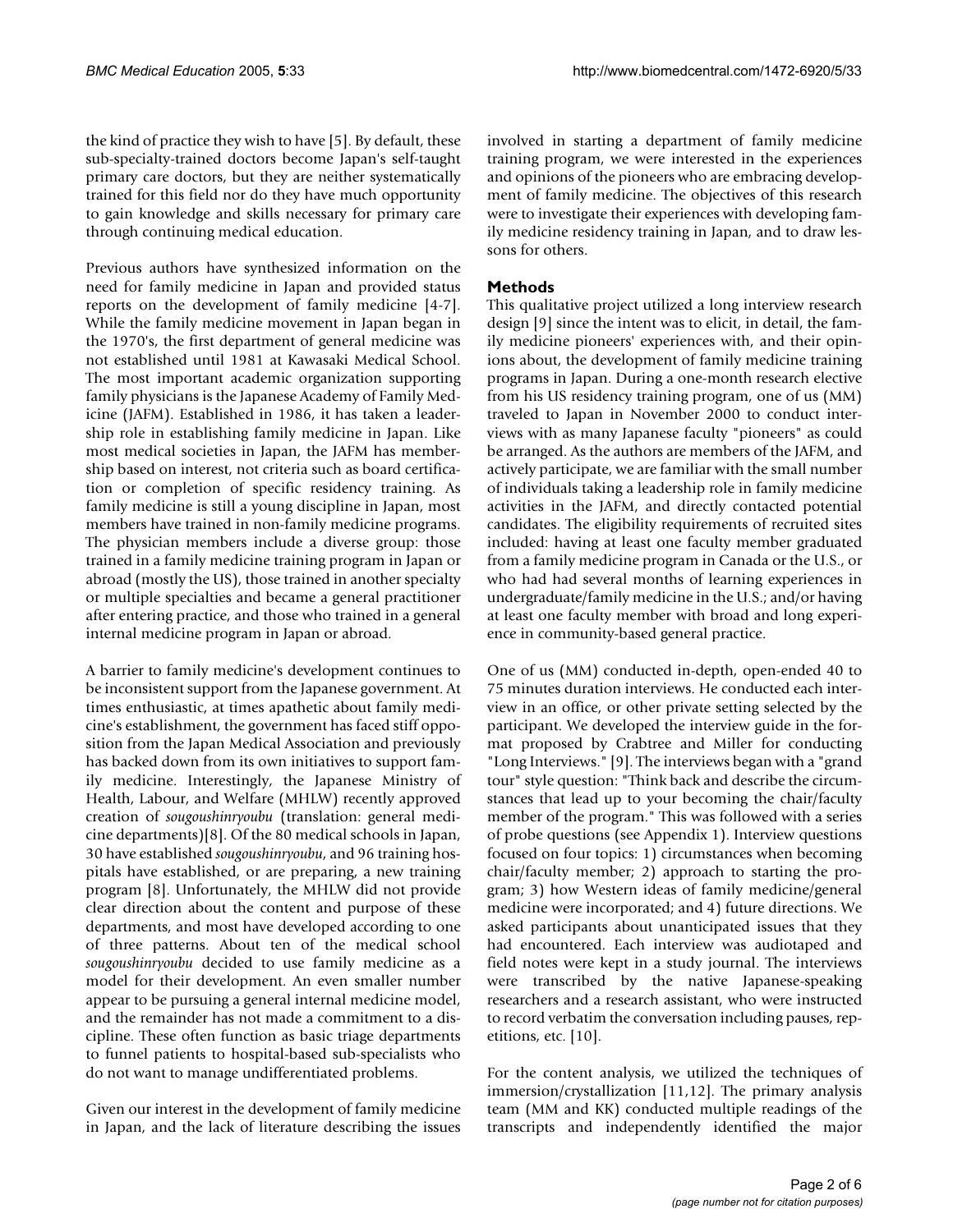themes from the transcribed text. Both analysts found the participants discussed lessons they had learned, and barriers and facilitators, to development of family medicine. Within these areas, they found five overarching lessons to organize the primary findings. To ascertain these were grounded in the interviews, they searched the transcribed text to identify examples corroborating the findings.

After organization into a narrative format, we sent these results to the participants by email, and requested their comments on our interpretations, and specifically on the issue of economics of starting a training program as this area had been discussed little during the interviews. There were no substantive changes based on the feedback.

# **Results**

The participants were ten Japanese faculty leaders of family medicine programs: two program directors, five chairpersons, and three faculty members. The facilities where they work include two private medical colleges, two private community hospitals, and three public universities. The participants included nine male, and one female, physicians.

Based on our analysis of the text and field notes, we identified five themes, two highlighting the barriers and three signifying facilitators for developing family medicine training. We organized them as five lessons: 1) "They just don't get it;" 2) developing a core curriculum is difficult; 3) start with undergraduates; 4) emphasize clinical skills; and 5) train in the community.

# *Lesson 1: They just don't get it*

In the environments where these faculty members work, few of their colleagues understand the basic concepts and values of family medicine. In their experience, high-level administrators, CEOs, deans, and hospital directors, are the most supportive of new departments. For example, the latter group supports dispatching eligible faculty members to foreign countries to learn family medicine and to recruit board-certified family physicians, or experienced community-based general practitioners, before starting a new department. These administrators have helped resolve conflicts between the fledgling department and other specialty departments.

However, such administrators have not supported the opening of community-based family medicine teaching clinics, as they do not appreciate the need. The interviewed faculty also feel that the high-level administrators do not advocate the distinguishing features and the objectives of family medicine to faculty. These pioneers continue to work in a hostile environment alongside faculty from other departments that lack an understanding of family medicine. One participant stated, "Current Japanese specialists make no sense, saying [they practice] primary care cardiology etc." Another noted, "Faculty members of other departments with five to ten years of experience verbally harass family medicine applicants/residents with comments, such as, 'Family Medicine? Training in ambulatory care? Nonsense! Out of the question! Quit that department!' "

Even some residents in family medicine-oriented departments "don't get it" as they may resist rotations that faculty view as core, such as pediatrics, OB/GYN, or behavioral science. Their reluctance highlights a gap in the residents' intellectual understanding of family medicine and their inability to grasp the value of rotating in other departments to see patients and problems needed to acquire appropriate knowledge and skills to be a family physician. This also hinders designing a core curriculum.

#### *Lesson 2: Developing a core curriculum is difficult*

These leaders find developing a core curriculum to be difficult for three reasons: 1) residents are laborers first, learners second; 2) disinterest of residents in certain core rotations; and 3) lack of a critical mass of residents to ensure coverage for other services.

Hospital-based specialties need a work force for clinical care in their departments. The lack of work hour restrictions in Japan emphasizes the view of residents as laborers. Residents commonly "rotate" among various clinical services that are hospital-based and demand a 24-hour per day commitment to patient care by the team. Even senior family medicine residents cannot leave other rotations and return for a half-day of clinic. One participant stated, "I can't ask other departments to teach knowledge and skills relevant to primary care because rotating residents are their work-force." Residents feel pressured not to leave their rotations in other departments saying, "I feel uncomfortable leaving the rotating department to come back for a half-day clinic."

As in Lesson 1, participating faculty note that residents are sometimes opposed to certain "core" family medicine rotations. Rather, residents request elective rotations that they think will be interesting. Faculty must take these requests seriously, since the number of residents in any given year can fluctuate widely depending on graduating medical student interest and the departments are competing for these graduates. This variation in interest makes negotiation of demands about content and return to clinic while on other specialty rotations services challenging. The family medicine programs need a critical mass of residents for core clinical services, but ideally could supply a consistent number of family medicine residents for other departments.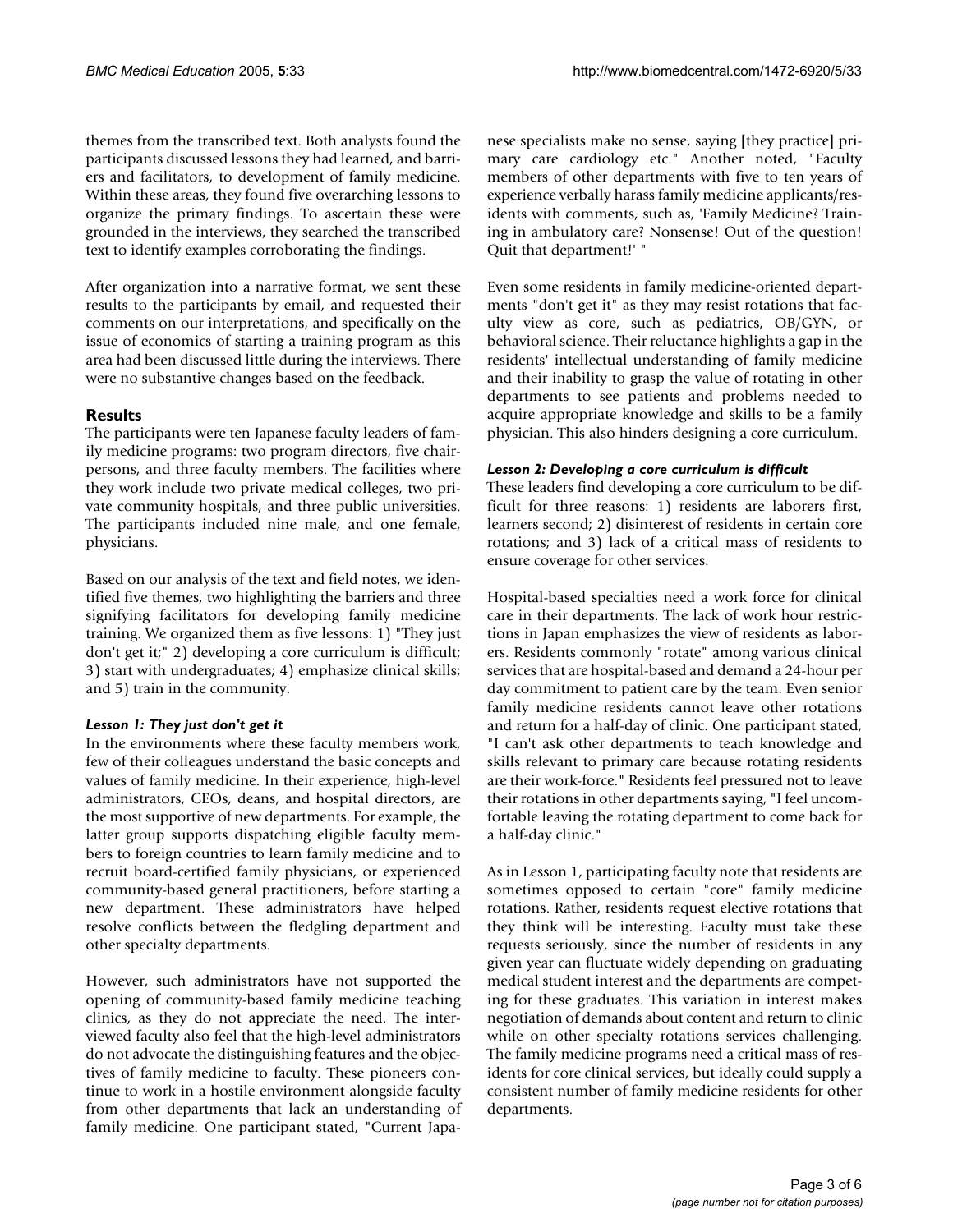These conflicting demands make it difficult for most programs to have a standardized residency system. One participant stated, "We don't have a national matching system like in America. It is unpredictable how many students [will] enter the program next year. Maybe five, maybe zero. In such circumstances, we are unable to provide resident availability either in [our] home or in other departments. Therefore, it is next to impossible to establish a curriculum with core rotations and elective rotations. We can't help but approve elective rotations that are simply interesting to residents. We can't stop drop-out from the program."

#### *Lesson 3: Start with undergraduates*

Five participants indicated that it is too late to start exposure to family medicine at the resident level. Residents have pre-conceived notions about the content of clinical practice. One participant stated, "Some residents declare that they are going to practice internal medicine, so they do not need pediatrics, OB/GYN, or behavioral science etc. After they graduate, they send me a letter [saying] they now realize they lack training in these areas, ha ha ha." Another criticized, "If I could teach [students] the basic concepts and the value of family medicine in 10–15 hours at the end of medical school education, [after] four years of brain-washing by "specialists," family medicine could have an impact on medical students." Many of these family medicine leaders need and want to be more involved in undergraduate curriculum reform.

# *Lesson 4: Emphasize clinical skills*

Currently, the medical school curriculum is not structured to effectively teach clinical skills. One participant stated, "Many Japanese students are unable even to measure blood pressure, to take a medical history, and to perform a physical examination at [the time of] graduation. They aren't competent because they were not taught. Our department proved it." Medical students are hungry for basic clinical skills, such as medical interviewing and performing the physical examination; and family physicians excel at these skills. The feedback from students in programs where these skills are emphasized is uniformly positive.

As individuals, faculty members of medical school and training hospitals sometimes lack effective teaching skills. One participant stated, "They don't know the principles of adult education, nor how to teach clinical medicine. Their belief is that knowledge and skills are 'stolen' from senior residents or attending physicians, not taught." Another lamented, "There are few faculty development curricula in Japan." It is an area needing development in Japanese family medicine.

# *Lesson 5: Train in the community*

Collectively, these faculty felt training in communitybased outpatient sites has been most effective. One participant stated, "Our department started in the early 1980's. The first seven years were chaotic. There were a lot of conflicts and confusion within the department. After I took over and oriented [the department] towards family medicine in '89 most things went well, especially after opening a model office in the community." Another participant stated, "I trained residents in the community since the beginning."

University hospital-based sites have been less effective due to the poor relationship with other departments and the difficulty of being a "role model" in the tertiary care center. Specific reasons for the latter include selection bias of the patients and poor continuity of care. A faculty member states, "There is no way to solve the problem of continuity other than going to the community."

# **Discussion**

These Japanese leaders' experiences echo many of the stories heard in the history halls of family medicine departments and residency programs in other countries with more established family medicine training. Institutional structure, politics, and national policy have a significant impact on the establishment and growth of family medicine in the culture of academic medicine in Japan. While previous literature identifies resident perspectives,[13] these lessons from faculty provide insights into issues that will likely be encountered in starting family medicine programs in, and outside, of Japan as well. While their relative importance may be different, it is likely that the issues identified here will have some universality in terms of developing a family medicine program anywhere.

Efforts to educate others about the values and content of family medicine are strongly needed. Other departments may fail to understand family medicine since it is a horizontal specialty which cuts across the lines of existing specialties [14]. Moreover, it is defined more by a value system rather than a unique body of knowledge [15]. Harvey pointed out in 1985, "There are deep philosophical differences between the traditional clinical departments and divisions... They do not understand the emphasis on the family, the educational principles, and many, many other matters of importance to family medicine programs." [16]. This may help explain the superficial support of high-level administrators.

Fledgling departments of Family Medicine around the world must make their residency training goals clear to partnering departments and their residents. Residents are a work force. Too often, training is focused on inpatient care and taught by "specialists" in tertiary care centers or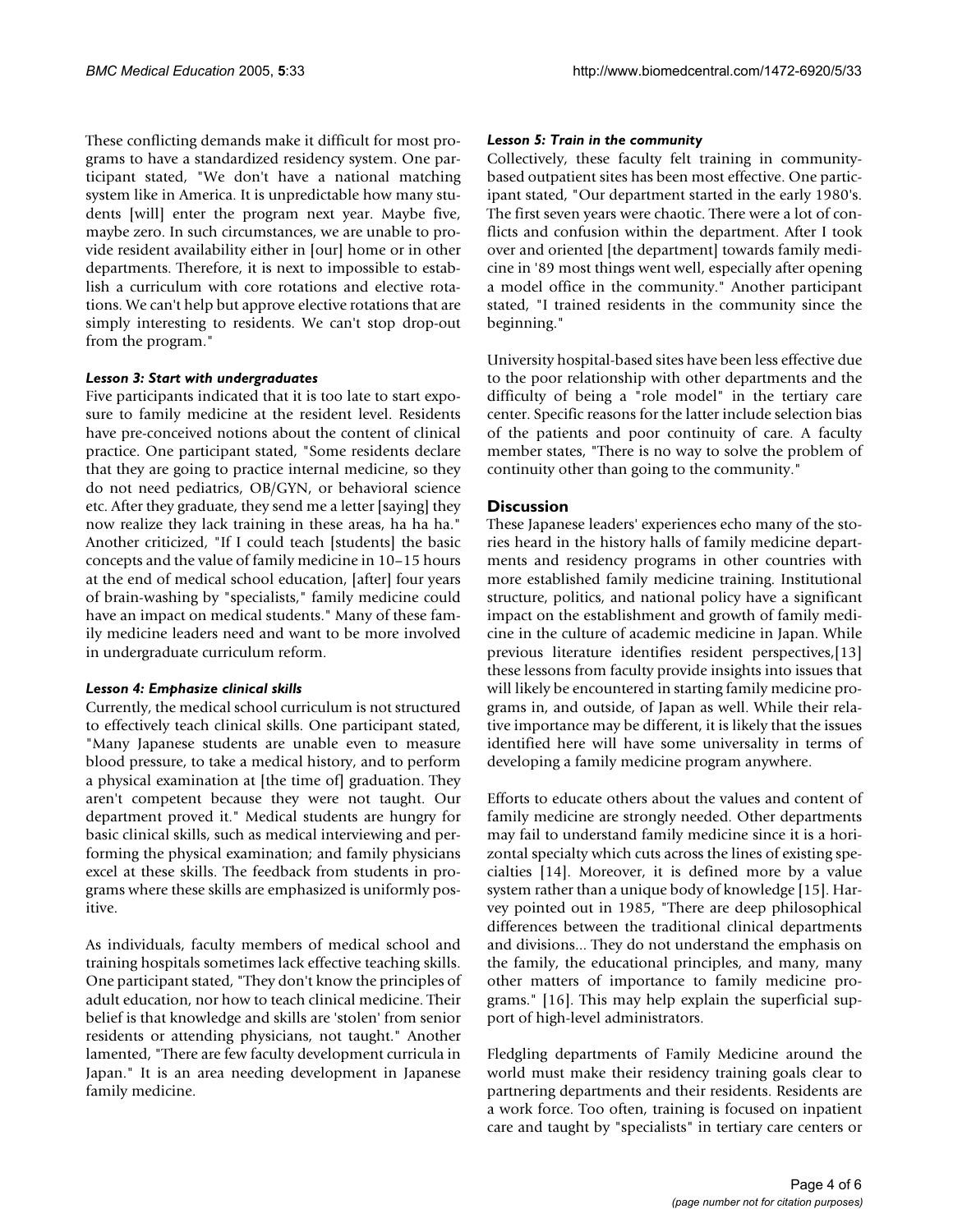large training hospitals without an understanding of the purpose of the rotation for the resident. The faculty members and senior residents in other specialty departments do not know "what" and "how" to teach family medicine residents [17,18]. As indicated by Doherty, the timing, and duration of exposure to specialists merits careful attention [19]. He states, "...most family medicine experiences in outpatient and inpatient care tend to be postponed until after internship, thereby complicating the "imprinting" experiences of young physicians in training. Thus the delicate socialization of the family physician toward a role that is neither organ-system nor technologyspecific is largely in the hands of non-family physicians, who by definition cannot model the unique identity of the family physician. Next generations of family practice residents suffer from the same identity confusion as its elders (p. xiv)."[19]

A balance between hospital-based and ambulatory-based training is needed. University or tertiary care center training is important for nurturing logical approaches to postgraduate education, research, and unsolved problems [17]. On the other hand, busy practitioners have broad practical knowledge and experience in treating patients. Both offer benefits to family medicine students and residents. Training programs need to, and can develop bridges with community-based physicians [18].

Critically important to family medicine teaching is a model family medicine office as a clinical classroom for training the resident and fostering her/his identity as a family physician [20]. Japanese pioneers face significant financial and political barriers including opposition from the Japan Medical Association and ambiguous support from the government [20]. While it is possible to open a resident teaching site at the beginning of the residency program, [19] a university-affiliated clinic may be perceived as a threat to practitioners and face stiff opposition from the local medical society. Suffice it to say that the specific political barriers are likely to differ from country to country and locale to locale, but pioneers of new programs will most assuredly encounter political barriers.

Based on the experiences of these participants, future family medicine program developers can anticipate benefits from early exposure of family medicine to medical students in the undergraduate curriculum, and emphasizing teaching skills that their students, as aspiring physicians, are driven to learn. Strongly tied to this is the need to focus on faculty development.

A growing literature illustrates the relevance of complexity science to understand family practice offices as complex adaptive systems [21,22]. As would be predicted by complexity science, organizational change will be difficult given the interactions and interdependencies that exist and must evolve for new departments to grow [23-26]. For example, newly developing departments of family medicine must be imbedded within the overall hospital and university systems and will require their "buy-in" [23]. The "five lessons" here might be considered "minimum specifications"[24] for guiding development of new family medicine departments with an expectation that there would be "wide space for innovation and shared action" in each new site. Research by Anderson and colleagues provide just one illustration of how the application of complexity science can enhance care quality [27]. We believe pioneers of family medicine departments would be wise to apply the conceptual aspects of complexity science to their specific situations as a framework for organizing development efforts, and perhaps even into their teaching approaches [28].

The potential limitations of this research are selection bias and a small sample size. However, the sample is close to the population of eligible family medicine pioneers. Only one woman participated, although this level of representation is close to the population of female physicians (about 14 %) in Japan [3]. Our data collection procedure was primarily limited to individual interviews. In future research, using multiple data collection techniques[22,29,30] could facilitate through triangulation a more detailed examination of successful programs, and provide further insight into developing family medicine residency training programs. In addition, a case comparison between Japan and Korea, an Asian country that has embraced family medicine, could further illustrate the importance of social, cultural, economic, and political differences that influence development of family medicine as a discipline. Finally, additional reports about experiences from other countries and contexts could extend the dialogue about issues salient to developing family medicine training programs.

# **Conclusion**

While organizational change is difficult, the identified lessons suggest issues that merit consideration when developing a family medicine training program. We conclude that developing family medicine departments should: make residency training goals clear to their residents and partnering departments; balance hospital-based and community-based training; develop a model family medicine office as a clinical classroom; and actively participate in medical student education. Lessons from complexity science could inform application of these insights in other countries and settings newly developing residency training.

# **Abbreviations**

JAFM-Japanese Academy of Family Medicine